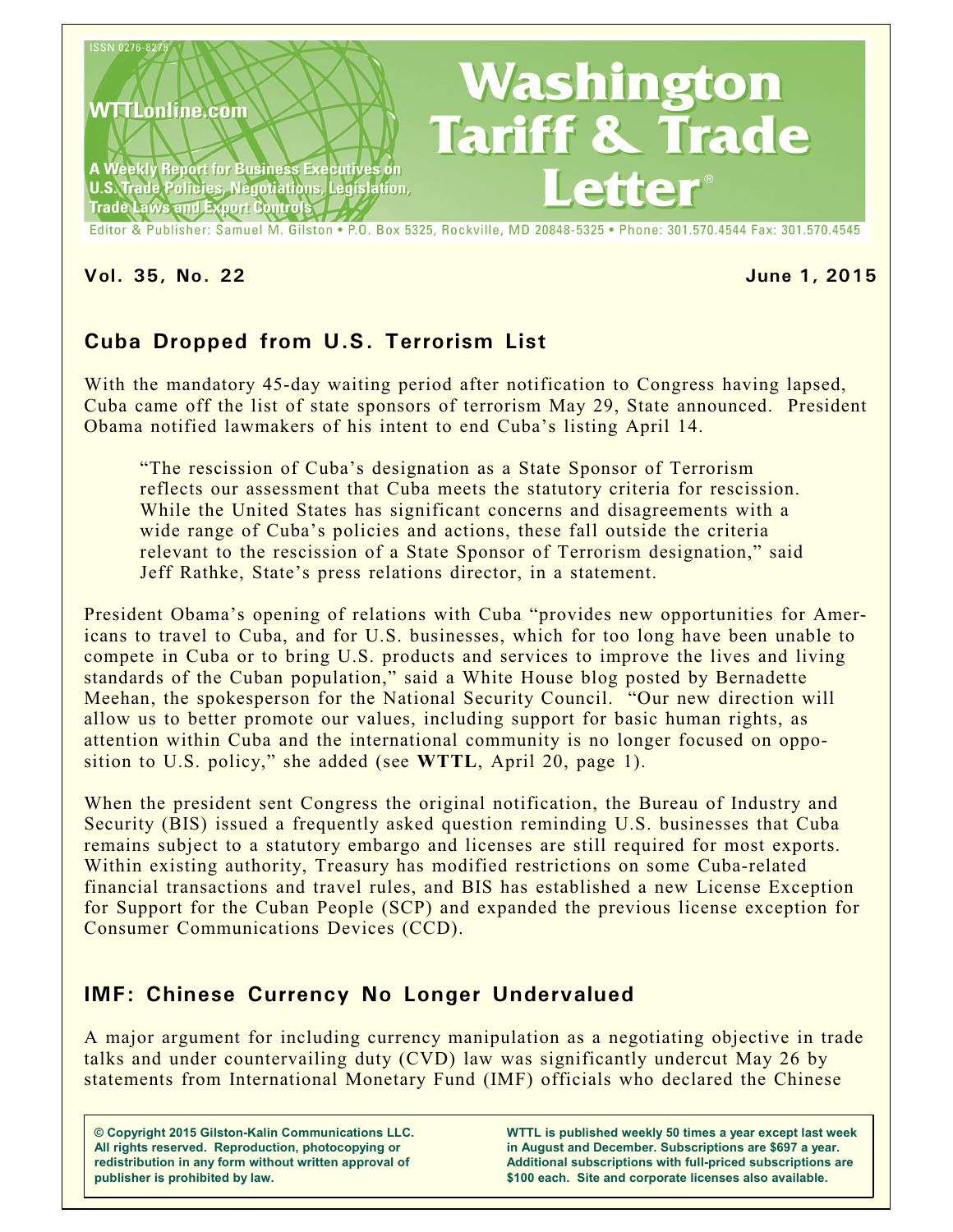renminbi to no longer be undervalued. The IMF assessment had been expected after its findings were leaked several weeks ago and came as other economists also were revising their estimates of the level of undervaluation downward from about 33% to about 10%. The Obama administration is certain to use the new calculations to lobby against the inclusion of currency provisions in pending Customs enforcement legislation when the House takes it up in early June.

While undervaluation of the Chinese currency was a major factor in causing China to have a large current account imbalance in the past, "our assessment now is that substantial real effective appreciation over the past year has brought the exchange rate to a level where it is no longer undervalued," IMF First Deputy Managing Director David Lipton told a press conference in Beijing May 26. Lipton was in China with other IMF staff for the IMF's annual review of the Chinese economy.

China's continuing strong external balance "highlights the need for other policy reforms, which are, indeed, part of the authorities' agenda to reduce excess savings and achieve a sustained external balance," Lipton noted. "This will also require that going forward the exchange rate adjusts with changes in fundamentals and, for example, that the currency appreciates in line with faster productivity growth in China relative to its trading partners," he added.

"On the exchange rate system, we urge the authorities to make rapid progress toward greater exchange rate flexibility, a key requirement for a large economy like China's that strives for market-based pricing and is integrating rapidly in global financial markets. Greater flexibility, with intervention limited to avoiding disorderly market conditions or excessive volatility, will also be key to prevent the exchange rate from moving away from equilibrium in the future. We believe that China should aim to achieve an effectively floating exchange rate within 2–3 years," Lipton said.

The IMF also expects China's growth rate to be slower than in the past. "We project China to grow at 6.8% this year, consistent with the authorities' growth target of around 7%, and well within the  $6\frac{1}{2}$ –7% range we consider appropriate for this year," he stated.

### **Court Upholds Byrd Amendment Constitutionality, Again**

The Court of Appeals for the Federal Circuit (CAFC) upheld the constitutionality of the Byrd Amendment again May 19, but in a concurring opinion, Appellate Judge Evan Wallach called for *en banc* reopening of the court's 2009 ruling in *SKF v.U.S.* In its new decision, the CAFC affirmed a Court of International Trade (CIT) ruling that the retroactive application of the Continued Dumping and Subsidy Offset Act of 2000 (CDSOA) and distribution of funds to domestic firms that supported trade complaints did not violate the Due Process clause of the Fifth Amendment.

The ruling is the latest case in which the courts have upheld the constitutionality of the Byrd Amendment, including claims that it violated First Amendment free-speech rights. "Because we conclude that the retroactive application of the petition support requirement of the CDSOA rationally relates to the government's interest in rewarding members of the domestic industry that supported antidumping petitions, we affirm the CIT's determination that the petition support requirement does not violate the Due Process Clause of

> **© Copyright 2015 Gilston-Kalin Communications LLC. All rights reserved. Reproduction, photocopying or redistribution in any form without approval of publisher is prohibited by law.**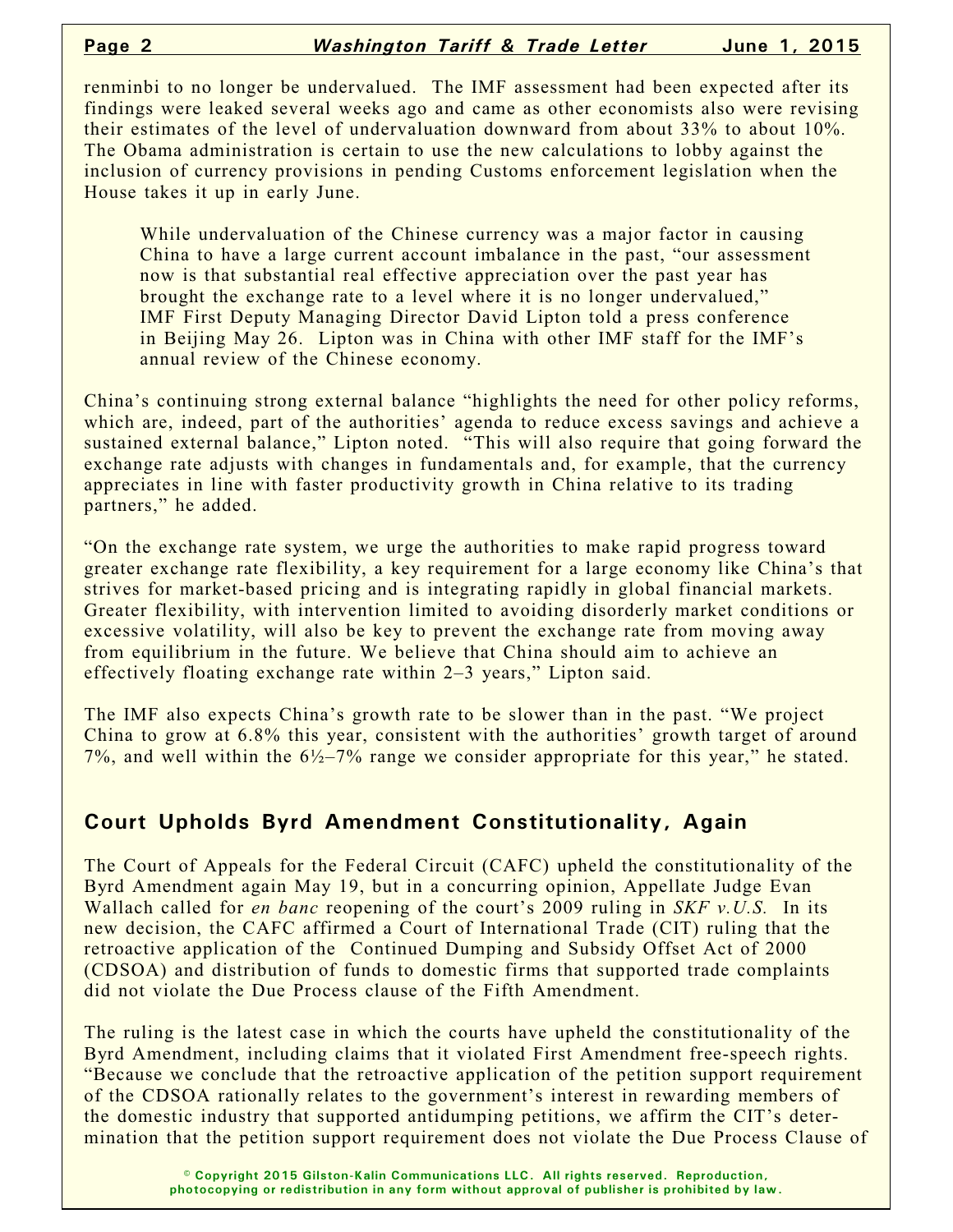the Fifth Amendment," CAFC Judge Kathleen O'Malley wrote for the three-judge panel in *Schaeffler Group USA v. U.S.* "Rational basis review of economic legislation under the Due Process Clause is highly deferential to Congress, and we hold that Schaeffler has failed to demonstrate that the retroactive application of the petition support requirement was not 'supported by a legitimate legislative purpose furthered by rational means'," she wrote. "We conclude that the retroactive application of the petition support requirement of the CDSOA is justified by a rational basis sufficient to meet the requirements of the Due Process Clause of the Fifth Amendment," O'Malley declared.

In his concurring opinion, Wallach questioned reliance on *SKF* as a precedent in Byrd cases. "Because antidumping and countervailing duties already help to restore conditions of fair trade by raising the price of imported goods to their fair value, an argument could be made that CDSOA distributions do not promote the restoration of fair trade but instead constitute a double remedy, an issue not addressed by the *SKF* court," Wallach wrote.

Wallach noted the World Trade Organization's ruling against the Byrd Amendment. "The problem with the CDSOA is that the asserted explanation of how the retroactive portion of the legislation rationally furthers the government's legitimate interest in restoring conditions of fair trade borders on the frivolous," he stated. "Because the *SKF* court incorrectly applied the rational basis test to the facts before it, that case should be overruled en banc," he opined.

"The restoration of conditions of fair trade might have been rationally furthered by the retroactive portion of the CDSOA had Congress chosen to either compensate all injured industry members or allocate funds in some colorable relation to injury. However, petition support as a proxy for injury is far too inaccurate a measure if indeed it relates to injury at all," he argued.

Wallach also cited a Government Accountability Office report that found five companies, including Timken Company, a defendant-appellee in the case, and two firms that it later acquired, received nearly half of the total CDSOA payments or about \$486 million, while the remaining half was distributed among 765 beneficiaries. "Since the GAO report, over \$100 million in additional CDSOA funds were received by Timken alone," he added, citing a Timken SEC filing that said it had received \$112.8 million in CDSOA distributions for years 2006 through 2010.

Wallach also noted that among CDSOA co-sponsors were two Ohio lawmakers. "It may not be coincidental that the original House and Senate sponsors of the CDSOA were Rep. Ralph Regula and Sen. Mike DeWine, both of Ohio, where Timken has been incorporated since 1904," he wrote.

#### **Related-Party Trade Remains High Share of Exports, Imports**

The old dictum that trade follows investment is confirmed in new U.S. statistics that show trade between related parties accounted for 42.3% of U.S. exports and imports in 2014. On the import side, 50.9% of all goods trade went to parties related to the foreign exporter, according to Census Bureau figures released May 5. Related-party exports were 30.% of all shipments, it said. To paraphrase Pogo, we have met our competitors and they is us. As would be expected, the percentage of related-party trade by value was

> **© Copyright 2015 Gilston-Kalin Communications LLC. All rights reserved. Reproduction, photocopying or redistribution in any form without approval of publisher is prohibited by law.**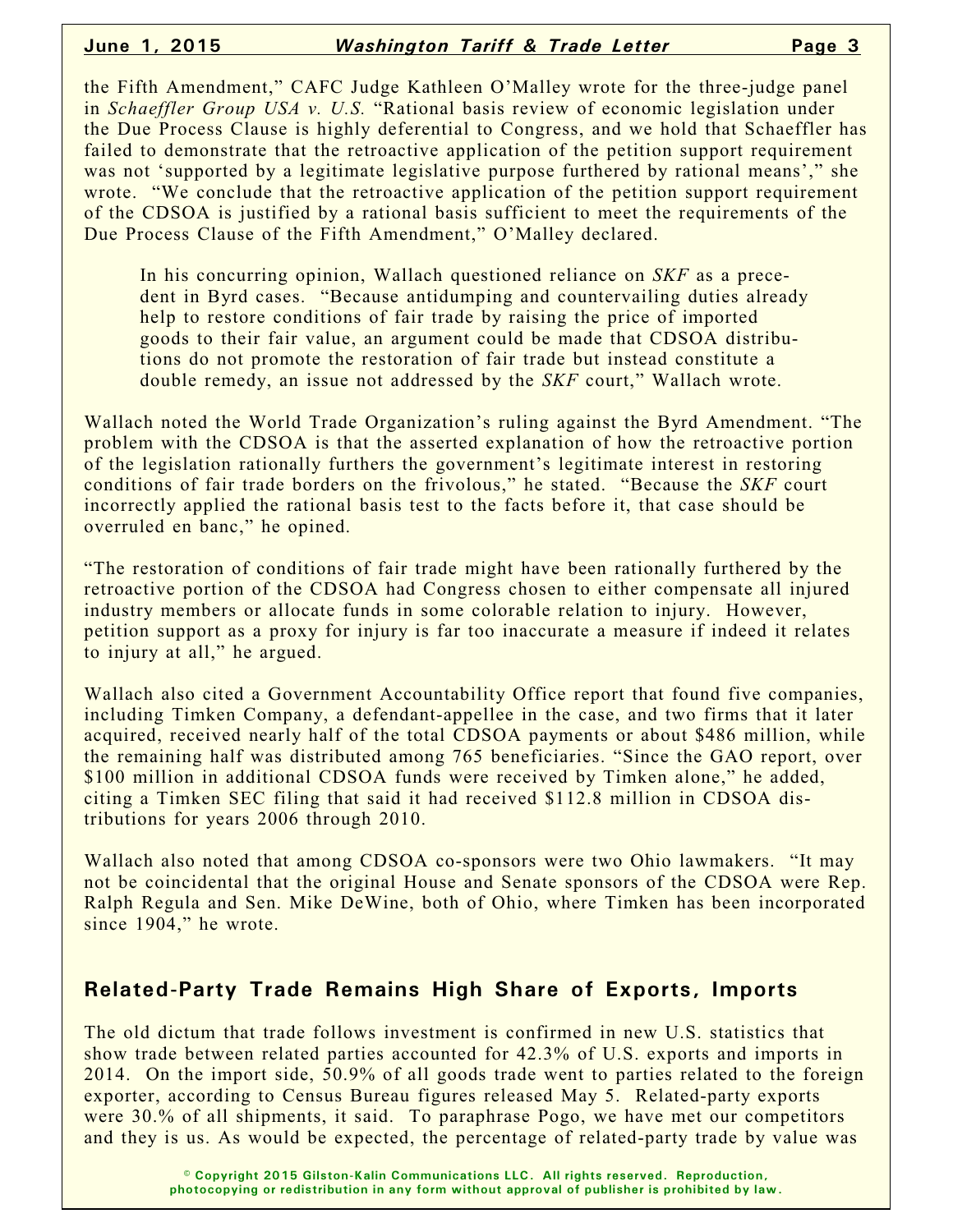highest with NAFTA partners Canada and Mexico, reflecting the growing integration of the North American supply chain. For Mexico, 67.3% of U.S. imports in 2014 were from related parties, either subsidiaries or parents, while 40.4% of exports went to such parties. For Canada, 52.8% of imports and 41.4% of exports were with related parties.

A large share (29.2%) of imports from China are from related parties, while 19% of exports go to business affiliates there. Imports of Japanese autos by U.S.-based Japanese car firms helped boost the related-party share of imports from Japan to 77%. Related-party U.S. exports to Japan reached 30.7% last year. The off-shoring of pharmaceutical production by American companies to Ireland contributed to 90.8% of U.S. imports from the Emerald Island being from related parties.

A drive down any highway in the U.S. will show why transportation equipment, mainly autos, was the sector that scored the largest share of related imports and exports. In 2014, 73.8% (\$261 billion) of transportation imports were to related parties. On the export side, 33.5% (\$83.6 billion) went to related firms. Large shares of imports of computers, electronics, chemicals and oil and gas went to related parties, while chemicals, petroleum product and non-electrical machinery exports went to such parties.

#### **Restani Orders Commerce to Revise Cash Deposit Rate**

Commerce cannot limit challenges to antidumping and countervailing duty (CVD) orders to procedures it follows to implement World Trade Organization (WTO) rulings, Court of International Trade (CIT) Judge Jane Restani ruled in a May 18 decision. In the case, the department had attempted to set a cash deposit rate based on the results of a Section 129 decision, a mechanism used to bring the U.S. into compliance with WTO rulings it has lost, rather than on a separate CIT decision. Restani ordered Commerce to revise the deposit rate to the level set in the CIT order.

As part of the Section 129 procedure, which was part of the Uruguay Round Agreements Act (URAA), Commerce calculated a CVD rate of 6.85% on imports of off-the-road tires from China. In a separate suit challenging the CVD order, however, Tianjin United Tire & Rubber International Co., Ltd. (TUTRIC) had won a CIT ruling that the rate should be 3.93%.

Commerce "is attempting to collect cash deposits at a rate the court has already determined to be invalid," Restani ruled (slip op. 15-46). "TUTRIC did not have notice of Commerce's intent to interpret the Section 129 Implementation as rendering moot any court determination of a new cash deposit rate sufficient to warrant denying TUTRIC's current motion," she wrote.

"The words of the Remand Results and the context demonstrate that the effect of the court's sustaining of the Remand Results was not, as Commerce contends, to sustain the use of an erroneous 6.85% cash deposit rate for TUTRIC, but rather to set the rate for TUTRIC at 3.93%, as determined in the Remand Results. Accordingly, Commerce shall issue a revised Timken Notice setting the cash deposit rate for TUTRIC at 3.93%," she stated in *GPX v. U.S.* The WTO Appellate Body ruling that prompted the Section 129 action addressed separate issues than TUTRIC had raised in its CIT complaint. "Neither Section 129 nor the SAA [Statement of Administrative Actions] compels Commerce's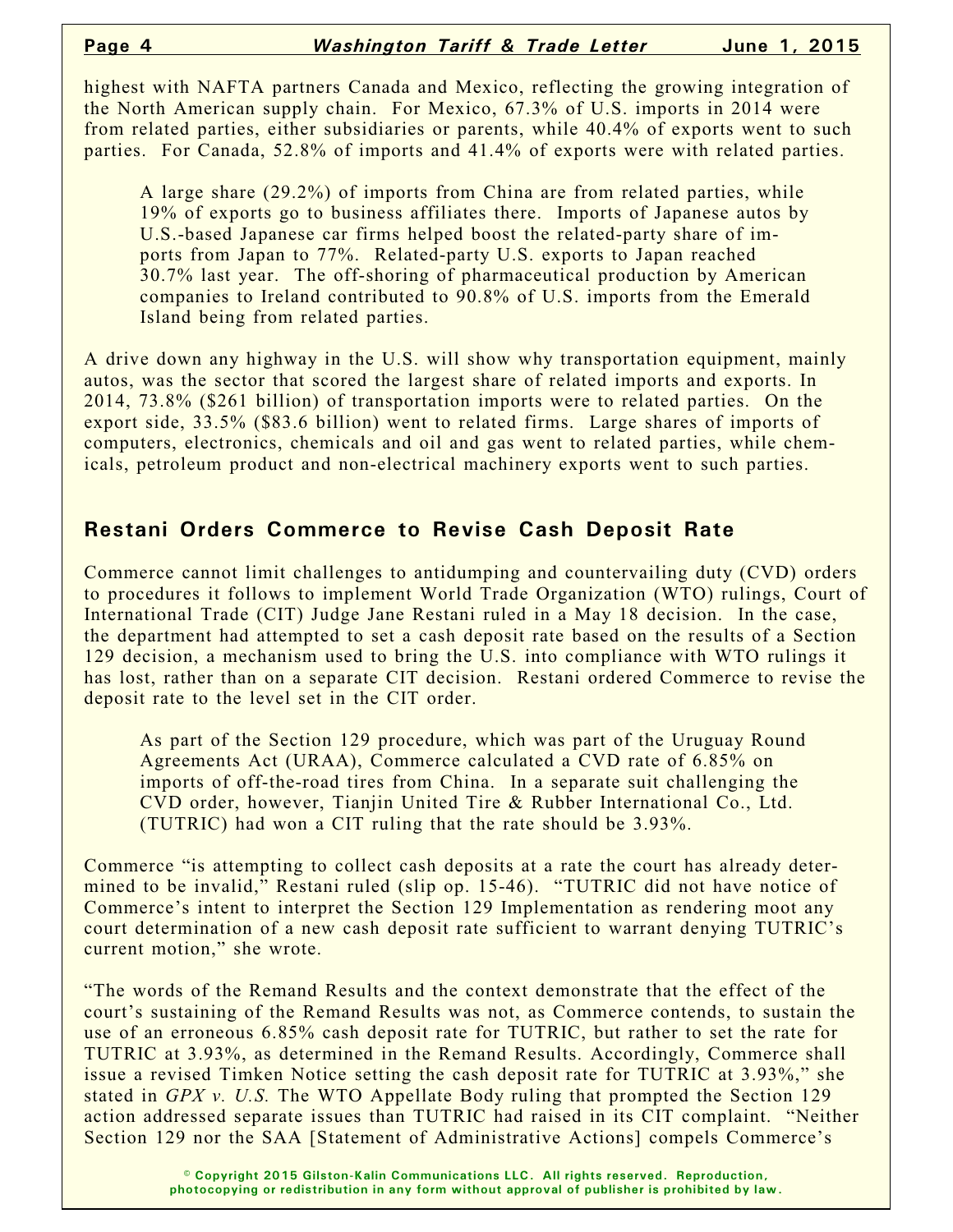interpretation that any argument not raised in the Section 129 proceedings is essentially waived and any ongoing domestic litigation concerning that argument is essentially mooted," Restani wrote. She cited a Court of Appeals for the Federal Circuit ruling that Section 129 is ambiguous and does not explicitly require or prohibit Commerce from addressing issues not raised before the WTO.

"Even if Commerce's interpretation of Section 129 ultimately would be reasonable, TUTRIC was not on notice that it could and was in fact required to bring its rate challenge based on the loan repayment during this particular Section 129 proceeding. Commerce's past practices indicated that Section 129 proceedings are limited to the issues raised before the WTO," she wrote.

#### **Poor Reporting by UN Members Stymies N. Korean Sanctions**

Many United Nations (UN) members are not filing required reports on their implementation of multilateral sanctions against North Korea and, in some cases, failing to observe UN imposed sanctions, the Government Accountability Office (GAO) found in a report submitted to the Senate Foreign Relations Committee. "While the United States has recently taken steps to provide more flexibility to impose sanctions, and thereby possibly impose more sanctions on North Korean persons, the United Nations is seeking to address the challenge posed by many UN member states not providing the UN with implementation information," the GAO report (No. 15-485) said.

The GAO also found that U.S. imposition of sanctions against North Korea has been hampered by the limited amount of information available about activities and persons inside the reclusive nation. "U.S. officials informed GAO that obtaining information on North Korean persons has hindered the U.S. interagency process for imposing sanctions," the May 13 report said.

The interagency U.S. process for identifying targets for sanctions was improved by President Obama's January 2015 executive order (EO 13687), which was issued after North Korea's hacking into Sony Pictures' computers (see **WTTL**, Jan. 5, page 6). The new rules gave agencies greater flexibility to sanction persons based on their status as government officials rather than evidence of specific conduct.

Since 2006, the United States has imposed sanctions on 86 North Korean persons, including on 13 North Korean government persons sanctioned under the new rules. The UN's Panel of Experts has designated 32 North Korean or related entities for sanctions since 2006, including a company found to be shipping armaments from Cuba in 2013.

More than 80% of the UN's 193 member states have not submitted implementation reports in response to three UN Security Council Resolutions, the GAO found. "Members that have not submitted one or more reports include member states with major international transit points (such as the United Arab Emirates) or that have reportedly been used by North Korea as a foreign intermediary (such as Thailand)," it said. Even countries that file reports often submit only partial or incomplete information, it noted.

The UN panel has reported that some members have not complied with sanctions because they are not well informed about the rules. "For example, the panel discovered that the Ugandan government had contracted with North Korea to provide police force training.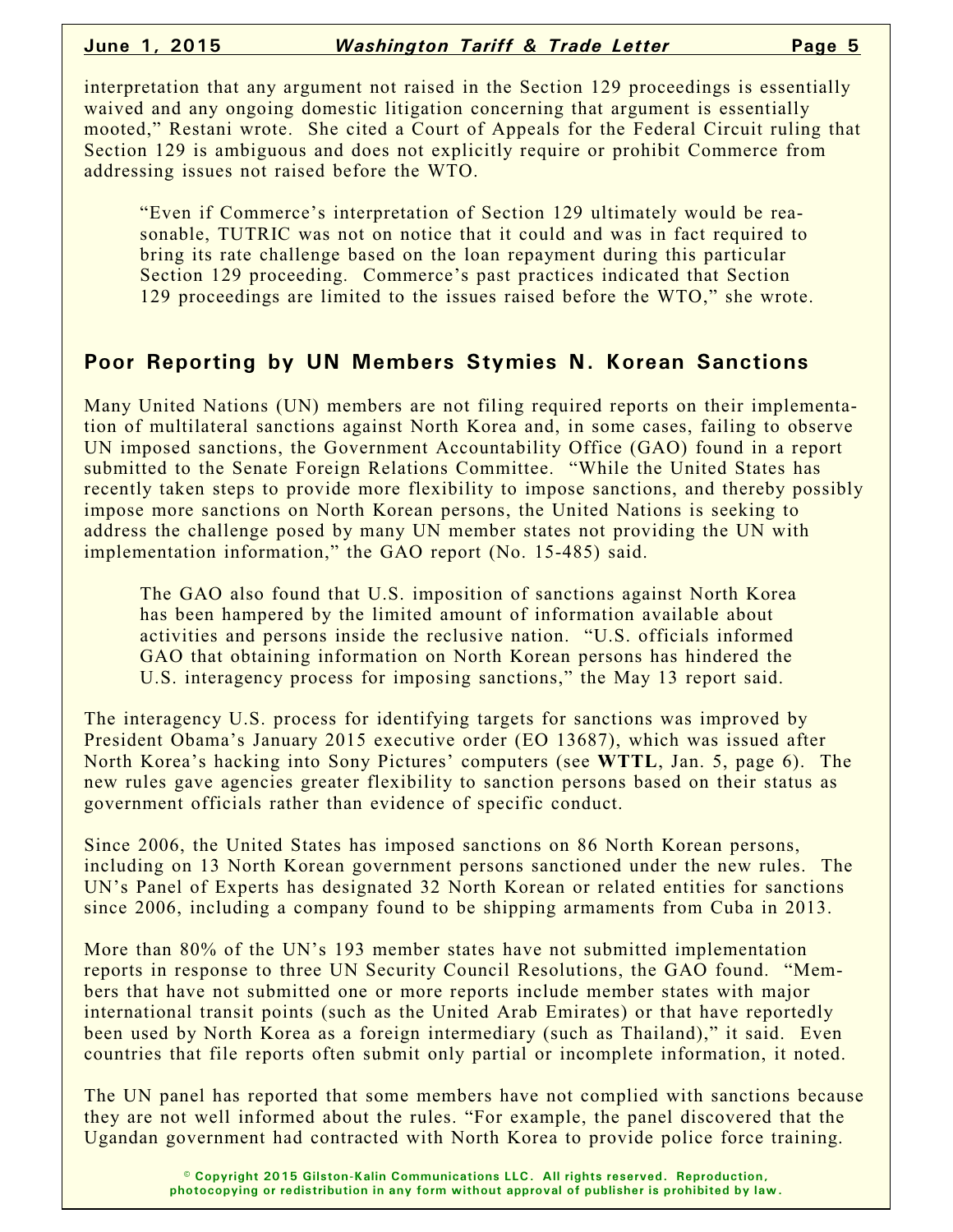Ugandan government officials purported that they did not realize that UN sanctions prohibited this type of activity," the report noted. "U.S. officials and representatives of the committee told us that many member states lack the technical capacity to enforce sanctions and prepare reports," the GAO reported.

### **U.S. Continues to Protest WTO Ruling on COOL**

The WTO Dispute-Settlement Body (DSB) agreed May 29 to accept the report and recommendations of a dispute-settlement panel and the WTO Appellate Body that found the U.S. has continued to violate its WTO obligations by failing to revise requirements for country-of-origin labeling (COOL) for beef and pork (see **WTTL**, May 25, page 3). At the session, a U.S. representative continued to protest the findings against the law.

The U.S. official said the U.S. was "particularly disappointed" with the rulings because they had failed to recognize how the U.S. has come into compliance with previous panel rulings against COOL rules. "Unfortunately, the Appellate Body's somewhat cursory analysis did not reverse these findings," the official said.

"The Appellate Body makes no real evaluation of why the amended measure impacts the competitive opportunities for Mexico and Canada in the U.S. livestock market at all, which, indeed, is what the panel ultimately should have been examining when answering the question of whether the detrimental impact reflects discrimination," the official said, according to talking points prepared for delivery. The U.S. also complained about the lengthy time the Appellate Body took to issue its report. Although WTO rules call for issuance of a report in 90 days, the Appellate Body took 172 days to issue its report.

Canada and Mexico, of course, said they were pleased with the adoption of the report. "Should the United States fail to bring itself into compliance with the recommendations and rulings of the DSB that will be adopted today, Canada will seek authorization from the DSB to suspend concessions to the United States," a Canadian representative's statement said. The official noted that Canada had already published a list of U.S. products that could face potential retaliation in 2013.

That list includes cattle, pork, apples, rice, corn, maple syrup, pasta and wine, plus jewelry, office chairs, wooden furniture and mattresses. The official also lamented the long time it has taken the WTO to address the complaints against COOL, noting that the initial case started in 2009.

### **House Ready to Take Its Shot at Fast-Track Legislation**

With the Senate having completed its work, the House now faces the challenge of enacting fast-track trade promotion authority (TPA) plus measures renewing Trade Adjustment Assistance (TAA), Customs enforcement and trade preference programs. With the legislation not expected to reach the floor until mid-June, House leaders will need to resolve two problems: getting enough votes to pass the four bills and amending pending House versions of the legislation to mirror those that have already passed the Senate (see **WTTL**, May 25, page 10). After the Senate passed its TPA bill May 22, House Speaker John Boehner (R-Ohio) called enactment of the legislation a "no-brainer," saying it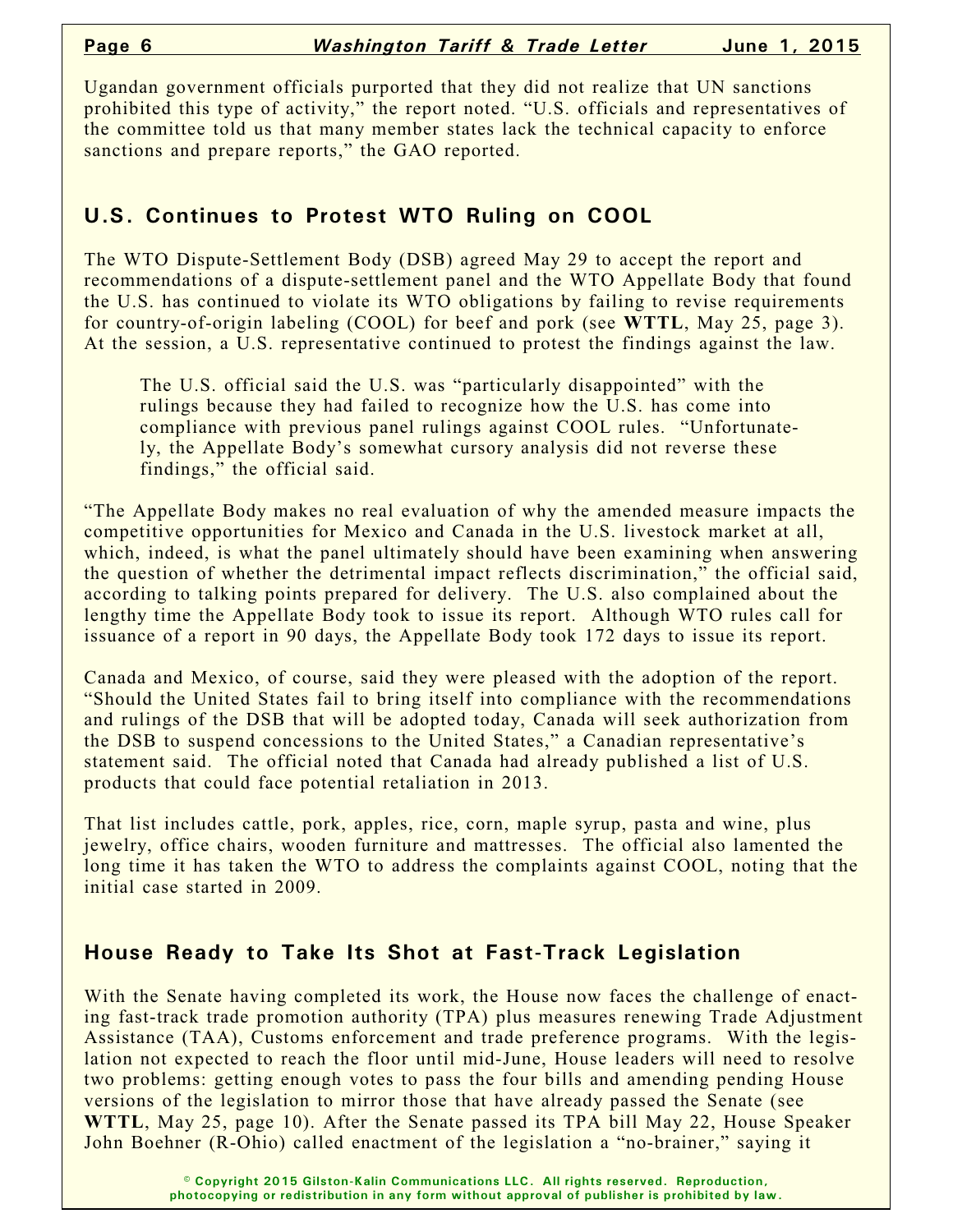would hold President Obama accountable. "The House will take up this measure, and Republicans will do our part, but ultimately success will require Democrats putting politics aside and doing what's best for the country," he said in a statement.

Congressional sources say they expect the House to pick up the Senatepassed TPA bill (H.R. 1314) and pass it without amendment. That will avoid the need for a House-Senate conference committee to resolve any differences. The one main difference, the Senate's inclusion of Sen. Robert Menendez's amendment on human trafficking, will likely be softened by a change in the Customs bill so the language wouldn't bar Malaysia from being part of the Trans-Pacific Partnership (TPP). Menendez and Senate Finance Committee Ranking Member Ron Wyden (D-Ore.) reportedly have agreed to that change.

A more complicated scenario faces the Customs legislation on which the House and Senate have significant differences. Sources say there will be no way to avoid needing a House-Senate conference committee to resolve those differences. "We knew all along we would need a conference," one source said. With much advance work already done on the two versions, sources say they hope that conference could go quickly.

One notable problem is the Senate's inclusion of a provision making currency manipulation subject to countervailing duty (CVD) remedies. There also is some House opposition to a section creating a new mechanism to deal with miscellaneous tariff bills. On the other hand, the Ways and Means version includes tough new rules for enforcement of antidumping and CVD orders that are not in the Senate bill.

A conference also will likely be needed to combine House and Senate versions of trade preference legislation, including provisions on the African Growth and Opportunity Act (AGOA) and on clothing, footwear and outerwear. The House, however, will accept the Senate-passed Trade Adjustment Assistance (TAA) bill, which is the same as the version the House Ways and Means Committee approved.

Meanwhile, announcements of Democratic support for TPA have trickled out slowly, with many members likely to keep their vote secret until the last minute. Some 17 Democrats have already said publicly that they will support TPA. Rep. Rick Larsen (D-Wash.) was among the latest to get on board.

"Over the last several months, people across Northwest Washington have shared their perspectives with me about why I should or should not support TPA," he said in a May 27 statement. He noted that trade supports more than 68,320 jobs in his district. "That is a sizeable piece of our economy that we simply cannot ignore," said Larsen, who has supported trade deals in the past.

Some sources suggest 40 to 50 other Democrats would have to support TPA to make up for the loss of conservative Republican votes against the measure. That goal seems far from reachable, with best estimates for Democratic support being around 30 votes.

Although Congress has been out for a week on its Memorial Day recess, the White House has continued its heavy lobbying effort, including among members of the Congressional Black Caucus. TPA supporters say they hope more Democrats will back the bill. The president's party "should show strong support for his trade policy," one source said.

> **© Copyright 2015 Gilston-Kalin Communications LLC. All rights reserved. Reproduction, photocopying or redistribution in any form without approval of publisher is prohibited by law.**